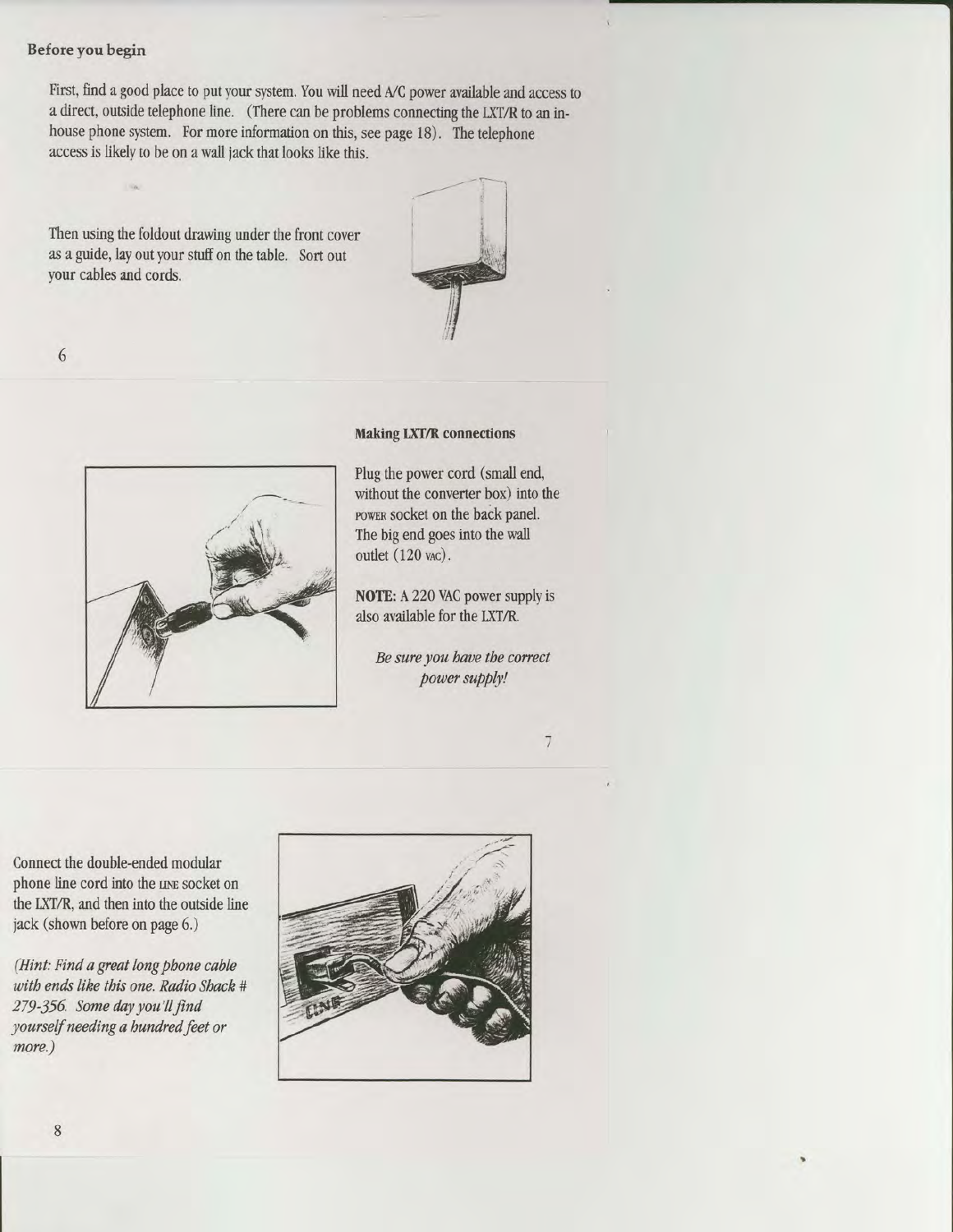

Plug the cord from the telephone into the TELSET socket.

 $\overline{9}$ 

At tbe remote location Put the RECEIVE-TRANSMIT button into its "out" position (TRANSMIT).

At the radio station (or receive end) Put the RECEIVE-TRANSMIT button into its "in" position (RECEIVE).

NOTE: Each time you push the button, it stays in or out alternately.



10



# Connecting to your audio gear

At the remote end, plug the cable from your audio source (mixer, tape recorder, etc.) into the **INPUT** socket.

NOTE: The LXT/R accepts "line" levels only, so a microphone cannot be connected directly to it.

At the radio station 0r receive end, connect from the LXT/Rs ourput to your console.

Now all of your connections have been made. Wasn't that easy?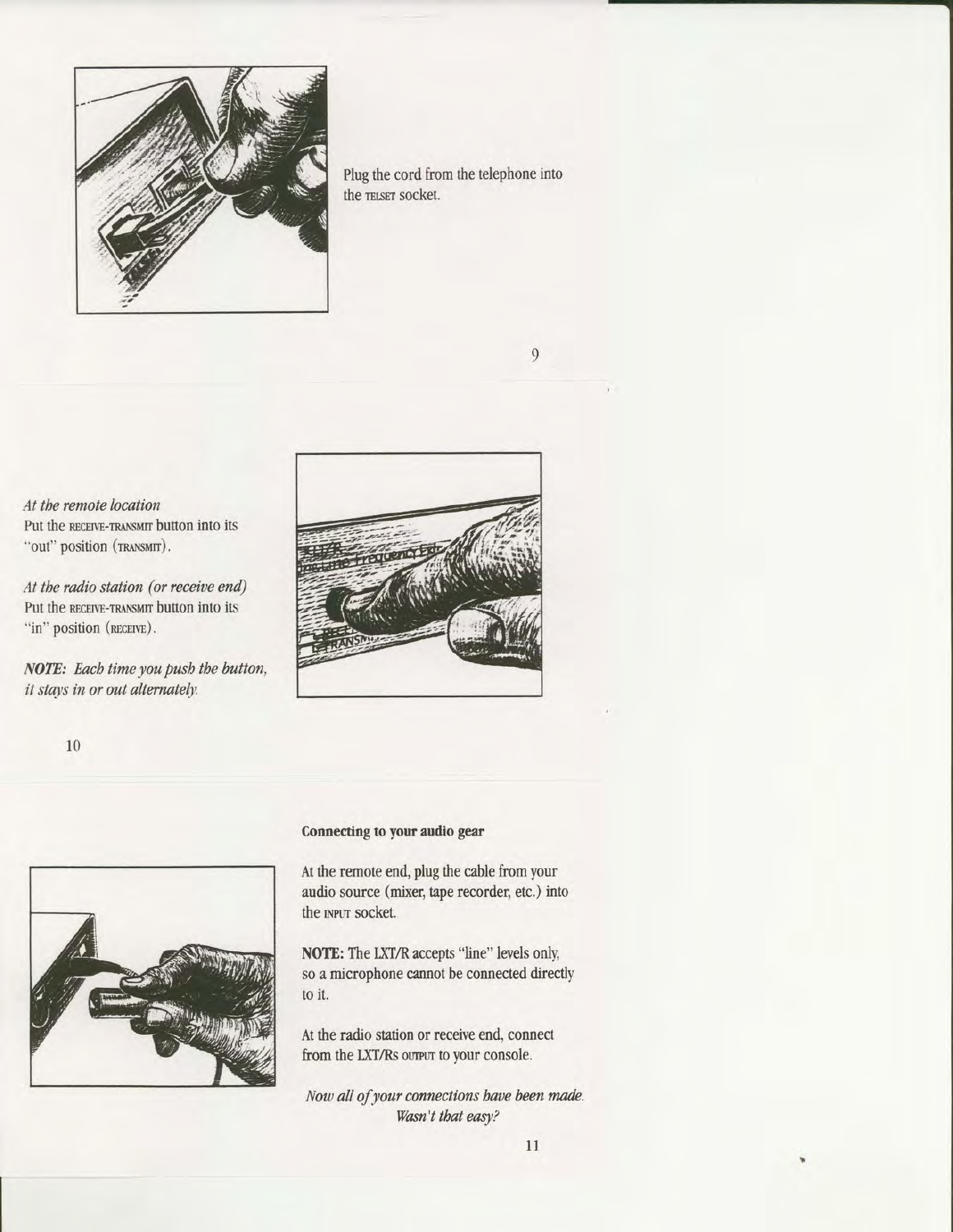## Checking your audio connections

At the remote end: Once your audio source is connected to the IXI/R, check to see that the audio from the source can make the PEAK light on the front panel of the LXT/R flash occasionally. If this light does not flash at all, the cable connecting the source to the IXI/R mav be incorrectly wired or defective. Check also to make sure you are not feeding at microphone level instead of line level.



At the station end: The PEAK light on the LXT/R in the receive mode indicates that audio is being received at the correct level. When the light is flashing occasionally, the output of the IXI/R is around 0 dBu and should be able to feed most consoles without a problem.

12



#### Placing the call

NOTE: This can be done from either the remote or the station end.

Put the toggle switches on front panel of the LXT/R down into bypass and release.

"Bypass" means that the frequency extender is not switched on. "Release" means that the telephone line is hung up.



Lift the handset off the phone, listen for a dial tone and dial the station.

At this point the telephone works just like any other phone and you can converse normally.